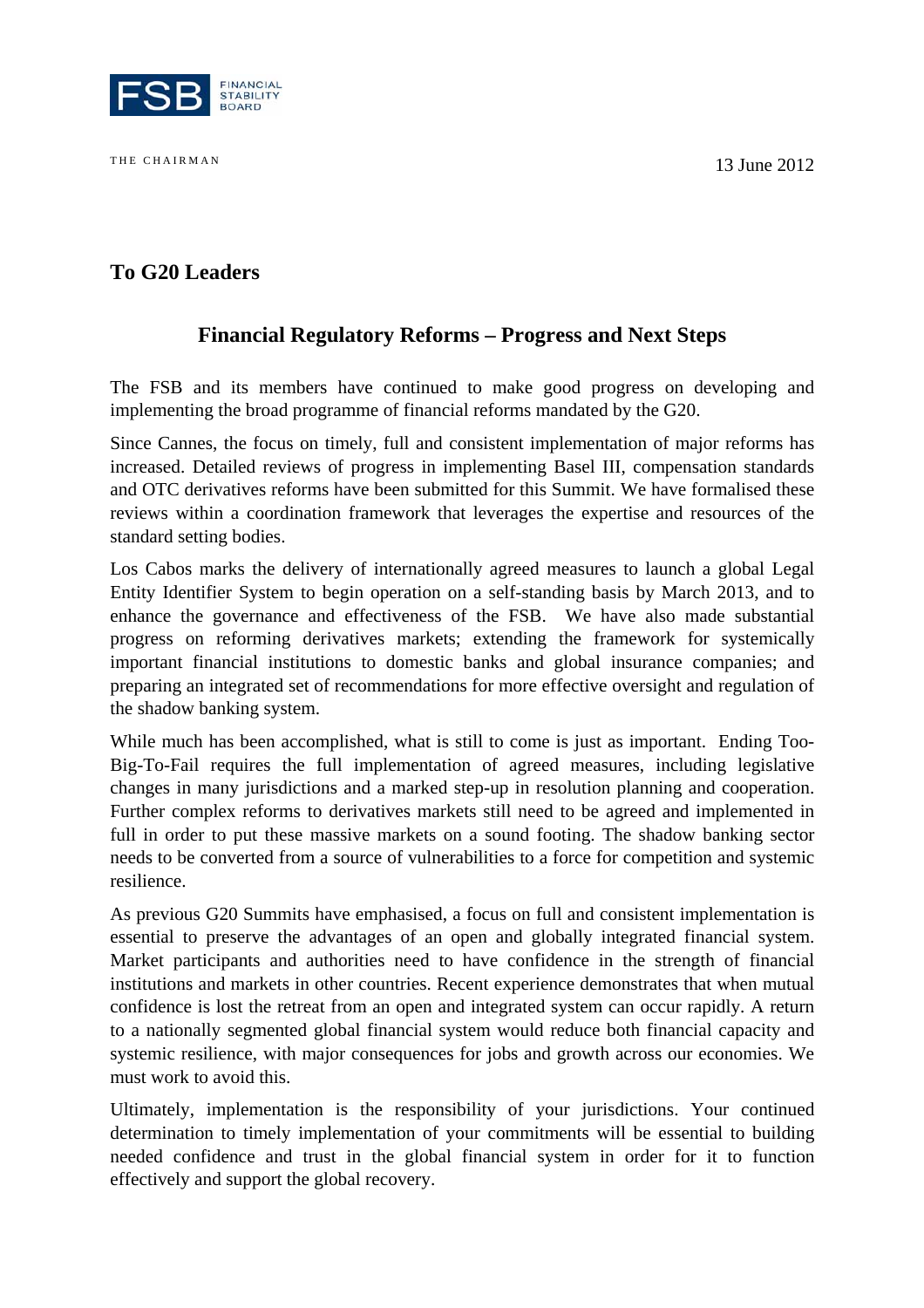#### **Current Macro-Financial Environment**

Although risks to financial stability are elevated and the macro-economic environment is challenging, large parts of the financial system are sounder than they were before the crisis. The quantity and quality of banks' capital has improved and continues to improve; funding structures have become more robust; and the excessive leverage that built up before the crisis is being unwound. For example, since 2008, large European, Japanese and US banks have, on average, raised their common-equity-to-total-assets ratio by 25%.

But the system is still not as strong as it needs to be. The pace of repair in those economies and across institutions most affected by the financial crisis has been uneven. As a result, confidence remains fragile, creating headwinds for growth as well as reforms. Given the weakness of the global economic recovery it is understandable that the impact of financial reforms on economic growth is receiving attention. Is financial reform part of the problem? Or part of the solution?

The evidence is clear. Measures to strengthen financial stability support economic growth and create jobs rather than hold them back, even in the short term. Credit growth has resumed in those countries where financial institutions have decisively strengthened their balance sheets. Banks that have raised capital are reaping the benefits of greater access to and lower costs of market funding. This can then be passed on to customers and support economic growth. These banks are also in a stronger position to increase cross-border provision of services and to take up business opportunities that arise from the retrenchment of others. In contrast, inadequately capitalised financial institutions are contributing to increased funding costs for sovereigns and diverting scarce resources from measures to increase jobs and growth.

So there are no grounds for delays in implementing financial reforms, which would only risk prolonging market uncertainty, constraining the overall financing capacity of the system, and reducing resources for business investment and job creation.

### **Timely, Full and Consistent Implementation**

For these reasons, the FSB will maintain a clear focus on ensuring that the financial reform commitments that have already been made are implemented in a robust and effective manner to agreed timelines. The FSB, working with the standard-setting bodies, is already closely monitoring and reporting to you on the implementation of the agreed financial reforms. We have enhanced this process, through a new Coordination Framework for Implementation Monitoring. We have sent to the Summit detailed implementation monitoring reports on Basel II.5 and III, OTC derivatives reforms, and compensation practices. These focus on adoption into national regulation of international agreements. Over time, the monitoring will focus increasingly on effectiveness of implementation.

### **Impact of Reforms on Emerging Market and Developing Economies**

As we implement measures, it is important to monitor the impact of global financial reforms on different countries and regions. As requested by G20 Finance Ministers and Central Bank Governors, the FSB, in cooperation with the IMF and World Bank, has conducted a study of the effects of regulatory reforms on emerging market and developing economies (EMDEs),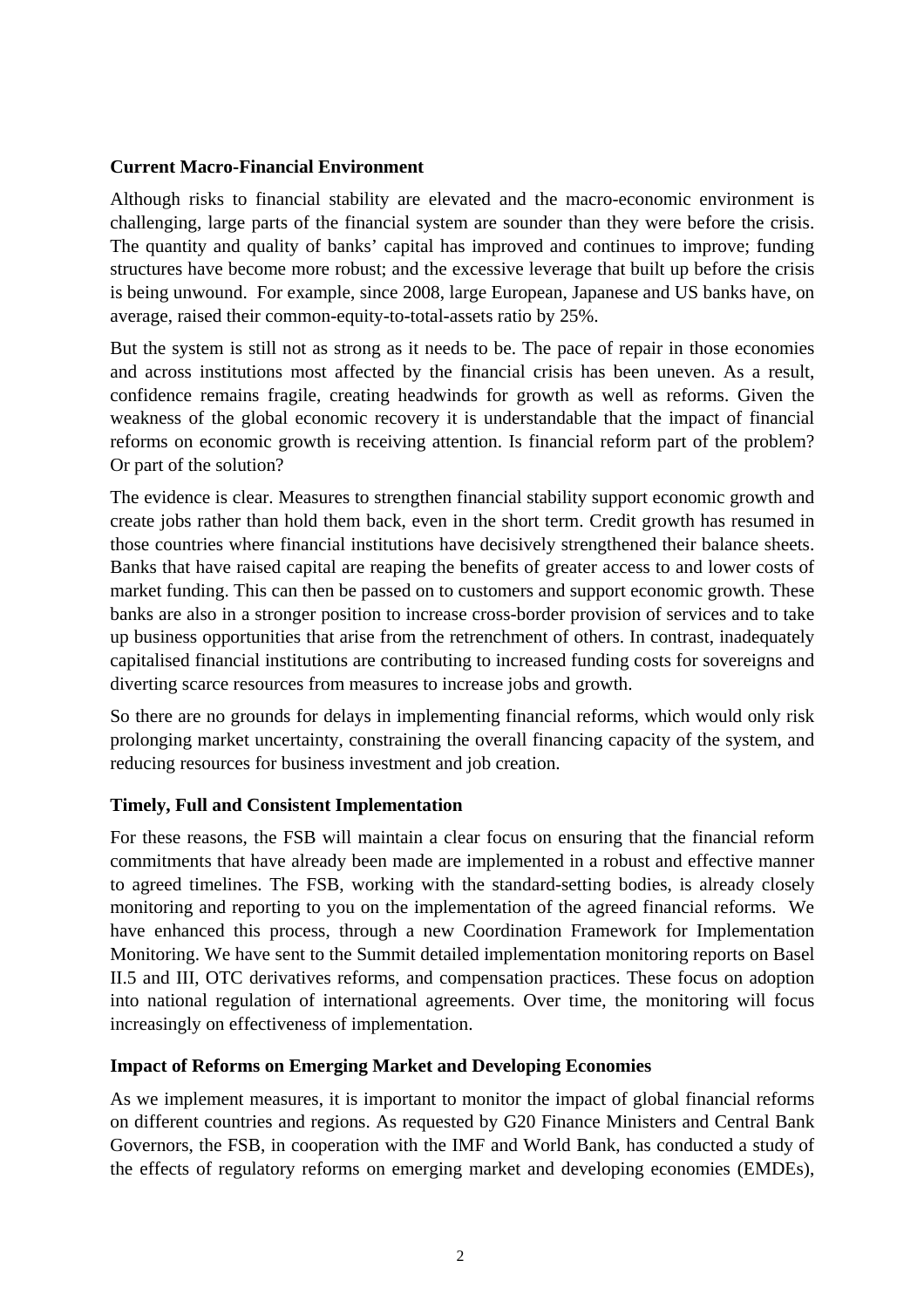including potential unintended consequences. While the study confirmed widespread support for international regulatory reforms underway**,** there are a range of views on the extent to which the reforms are having, or expected to have, an impact on some EMDE financial systems. The priority issues raised in the study are currently being addressed through the work programmes of the standard setting bodies and the FSB.

This exercise highlights the importance of monitoring cross-border spill-overs and of ongoing dialogue and cooperation between the national authorities, the standard setting bodies, and international financial institutions as reforms are implemented. Authorities need to continue to ensure that the reform package represents a mutually reinforcing, coherent whole. This coordination role is fundamental to the responsibilities of the FSB.

### **Building Resilient Financial Institutions**

Achieving a stronger banking system is our overriding priority; hence the importance assigned to full implementation of Basel II.5 and III capital and liquidity standards. As the Basel Committee report sent to you notes, 20 of 27 BCBS member jurisdictions had issued draft or final Basel III regulations by end-May. Since then, the US has also issued draft Basel III rules. The majority of the remaining member countries believe they can issue final regulations by the implementation deadline.

As noted, banks are strengthening their capital base. Using the new more stringent definition of capital, the average common equity Tier 1 capital ratio (CET1) of large internationally active banks was 7.1% in 2011. For smaller banks, the average CET1 ratio stood at 8.3%. For all large banks to reach by January 2019 the 7% target for CET1 and the surcharge for global systemically important banks (G-SIBs), they need to raise over the six-year implementation horizon capital in an amount equal to 1.5 times their aggregate profits last year, after tax and before distributions. Thus, although there is considerable variation across banks, the industry in aggregate has the capacity to meet the new capital adequacy targets through earnings retention over the transition period.

Work is continuing to strengthen risk management practices through increased supervisory enhancements to risk disclosures. Across the FSB member jurisdictions, supervisory expectations for risk governance at financial institutions have increased, particularly for SIFIs. The capital treatment of banks' trading books is also under fundamental review to reduce materially the scope for regulatory arbitrage between the banking and trading books and to replace value-at-risk with an exposure measure that better captures tail risk.

### **Ending Too-Big-To-Fail**

As you have directed at prior Summits, it is essential that G-SIBs can be resolved in the event of future failure without the need for taxpayer support while at the same time avoiding disruption to the wider financial system. To this end, encouraging progress has been made by major jurisdictions to put in place or propose legislation to establish effective resolution regimes. In addition, cross-border crisis management groups have been established for 24 of the 29 G-SIBs identified in November 2011. However, much work is needed to develop by end-2012 the resolution strategies and plans, and cross-border co-operation agreements, to ensure the resolvability of these G-SIBs. Attention to these issues at the top level is required.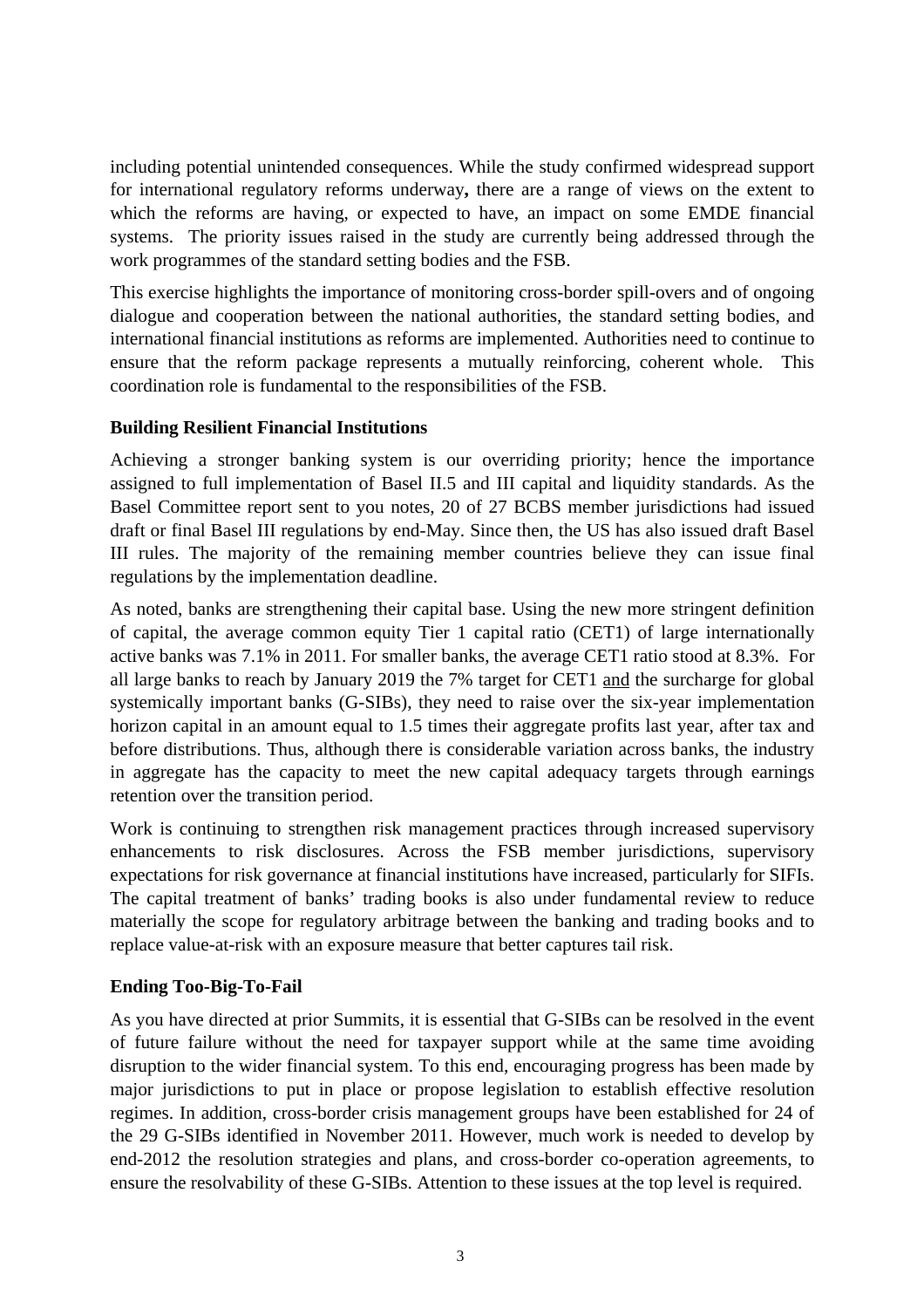The framework for systemic institutions is now being extended to domestic banks, global insurers, and key shadow banks. When implemented, robust resolution regimes, greater supervisory intensity and higher loss absorbency will ensure that the system is not beholden to the fate of one firm or group of firms.

Last month, the IAIS issued proposals for public consultation on extending the framework for systemically important financial institutions to cover global insurers, and the Basel Committee will issue this summer for consultation a common minimum framework for the identification and regulation of domestic systemically important banks. Such a principlesbased framework would allow for an appropriate degree of national discretion in identification and in the application of policy tools, recognising the different structural characteristics of national financial systems.

This crisis has underscored the importance of effective contingency planning and open crossborder dialogue between authorities. Lack of information can quickly lead to uncoordinated measures to the detriment of all. Under the auspices of the FSB, central banks, supervisors and treasuries are maintaining close dialogue and cooperation during this period of heightened uncertainty.

### **Strengthening the Oversight and Regulation of Shadow Banking**

We must ensure that shadow banking does not pose systemic risks but instead is a source of resilience and diversification. In April, the FSB presented to finance ministers and central bank governors a detailed progress report on the work underway to achieve this goal. Our focus is two-fold: to put in place a monitoring framework to better understand and trace risks in this part of the financial system, and to develop regulatory measures to reduce the systemic risks. These measures will aim to mitigate the spill-overs between the regular banking system and the shadow banking system; reduce the susceptibility of money market funds and other shadow banking entities to runs; better align the incentives associated with securitisation; and dampen risks and pro-cyclical incentives associated with securities lending and repo activities. We will need to assess the overall impact of all of these measures on collateral markets and the functioning of the system, but remain on-track for an initial integrated set of recommendations by year-end.

### **Creating Continuous Core Markets**

Our financial systems depend on the continuous functioning of core financial markets. Delivering this requires substantial changes to infrastructure, supervision and regulation. The principal focus here is reforms to OTC derivatives markets, where the G20 has established clear objectives for implementation by end-2012.

Good progress in advancing national legislation and regulation and practical implementation of reforms to market infrastructures has been made by the jurisdictions with the largest OTC derivatives markets, including the US, EU and Japan. Encouraging progress has also been made in agreeing international policies that are keys to advancing OTC derivatives reform implementation across jurisdictions. These include important safeguards to help establish a resilient and efficient global framework for clearing derivatives. As a consequence, all jurisdictions now have sufficient information about international standards and policies to put